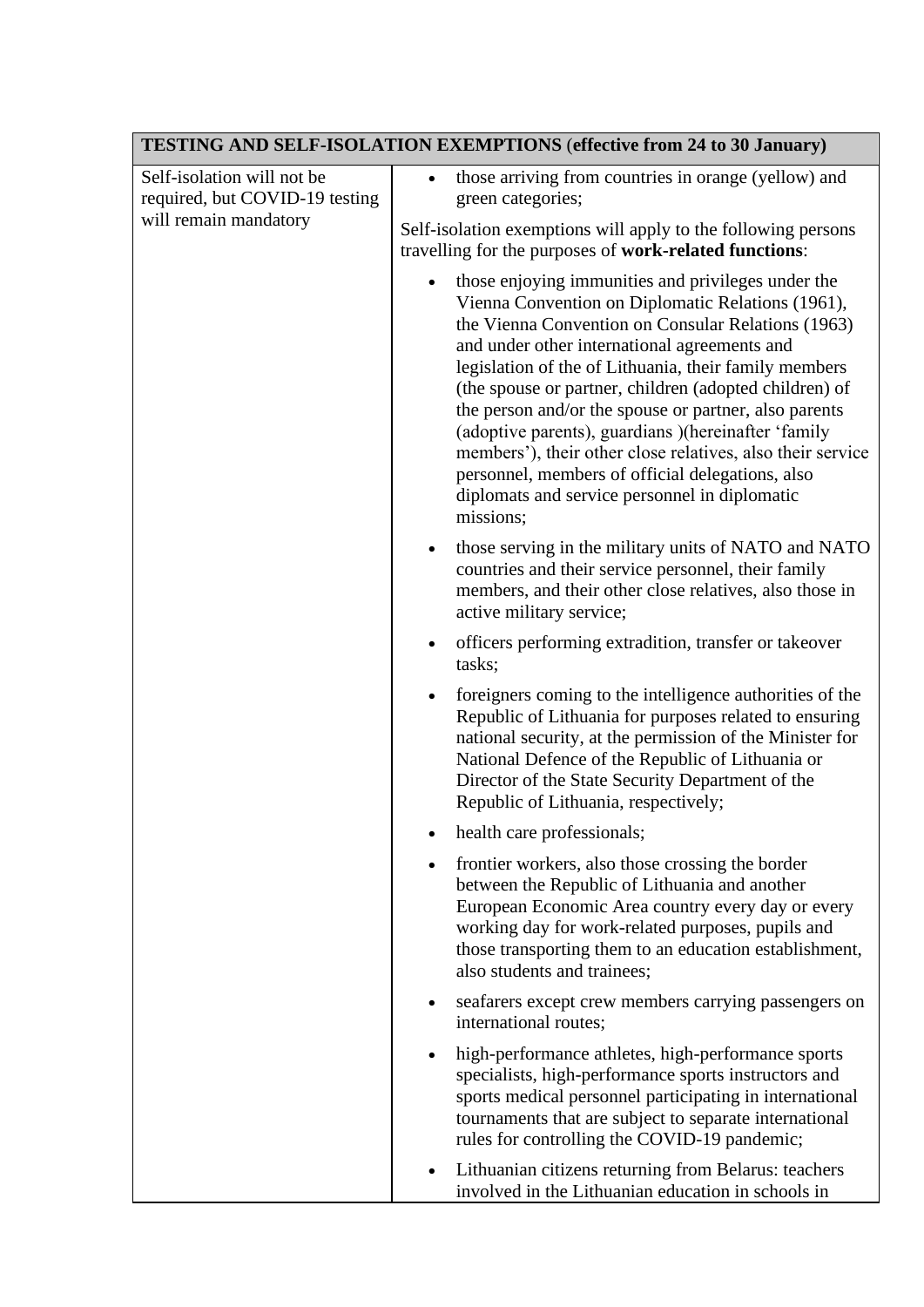|                                                                             | Belarus and clergy performing pastoral work in<br>Belarus;                                                                                                                                                                                                                                                                                                                                                                                                                                                                                                                                                                                                                                                                                                                                                                                                                                                                                                                                                                                                                                                                                     |
|-----------------------------------------------------------------------------|------------------------------------------------------------------------------------------------------------------------------------------------------------------------------------------------------------------------------------------------------------------------------------------------------------------------------------------------------------------------------------------------------------------------------------------------------------------------------------------------------------------------------------------------------------------------------------------------------------------------------------------------------------------------------------------------------------------------------------------------------------------------------------------------------------------------------------------------------------------------------------------------------------------------------------------------------------------------------------------------------------------------------------------------------------------------------------------------------------------------------------------------|
|                                                                             | the staff from the Aviation Unit of the State Border<br>Guard Service under the Ministry of the Interior of the<br>Republic of Lithuania.                                                                                                                                                                                                                                                                                                                                                                                                                                                                                                                                                                                                                                                                                                                                                                                                                                                                                                                                                                                                      |
| Testing and self-isolation<br>requirements will not apply in<br>the case of | those transiting trough the Republic of Lithuania with<br>$\bullet$<br>only essential stopovers (such as refuelling or for<br>hygiene purposes) in Lithuania. This exemption will<br>apply when the purpose of travelling is not necessarily<br>related to the performance of work functions;                                                                                                                                                                                                                                                                                                                                                                                                                                                                                                                                                                                                                                                                                                                                                                                                                                                  |
|                                                                             | those holding a document from a medical<br>$\bullet$<br>establishment confirming the recovery of COVID-19<br>disease (coronavirus infection) confirmed by a positive<br>result of a SARS-CoV-2 PCR test and maximum 180<br>days have passed of the positive testing before the<br>return/entry to the Republic of Lithuania. To make use<br>of the applicable self-isolation exemption, a document<br>from a medical establishment will not be required in<br>the cases where COVID-19 was diagnosed in Lithuania<br>and the data have been communicated to the<br>Information System of Electronic Health Services and<br>Cooperation Infrastructure. To make use of the testing<br>exemption, those that had this infection in Lithuania,<br>will not be required to present a document from a<br>medical establishment if they return to Lithuania by<br>their own transport. This exemption will apply when<br>the purpose of the journey is not necessarily related to<br>the performance of work functions. The exemption will<br>not apply to arrivals from countries subject to the<br>enhanced communicable disease control measures; |
|                                                                             | those holding a document issued by a medical<br>establishment, a country-specific vaccination<br>certificate, or an international vaccination certificate<br>confirming the complete vaccination with one of the<br>COVID-19 vaccines (COVID-19 Vaccine Janssen,<br>Comirnaty, Spikevax, or Vaxzevria) administered<br>under the vaccination schedule approved by the<br>competent authority of the country where the<br>vaccination was carried out, if at least 14 days have<br>passed after the administration of a dose of<br>COVID-19 disease (coronavirus infection) vaccine,<br>and the person has been vaccinated with:                                                                                                                                                                                                                                                                                                                                                                                                                                                                                                                |
|                                                                             | the second dose under the two-dose<br>$\circ$<br>vaccination schedule;                                                                                                                                                                                                                                                                                                                                                                                                                                                                                                                                                                                                                                                                                                                                                                                                                                                                                                                                                                                                                                                                         |
|                                                                             | one dose under the single-dose vaccination<br>$\circ$<br>schedule;                                                                                                                                                                                                                                                                                                                                                                                                                                                                                                                                                                                                                                                                                                                                                                                                                                                                                                                                                                                                                                                                             |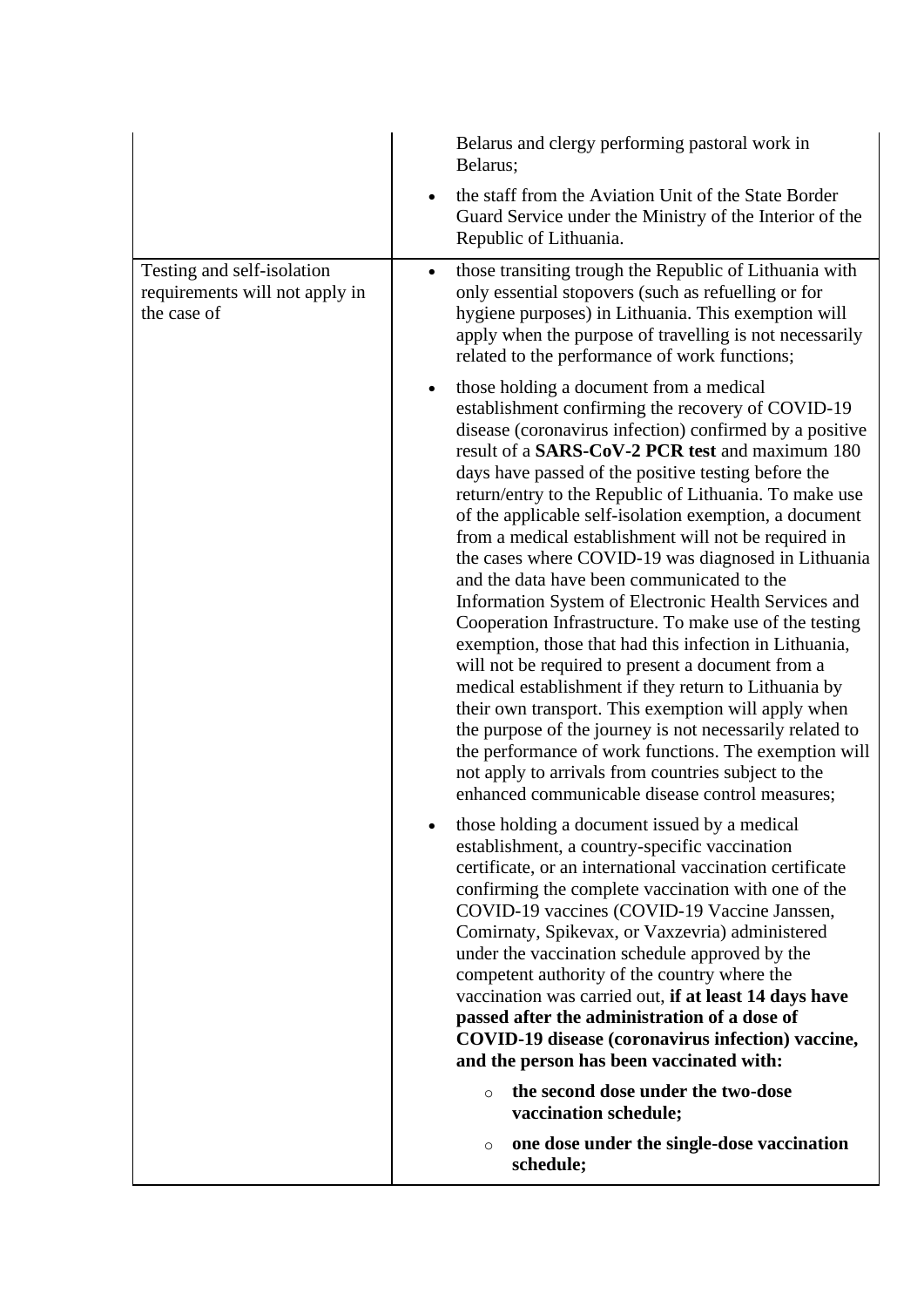|                                                                                                                                                                                                              | at least one dose administered to the person<br>$\circ$<br>who has recovered of the COVID-19 disease<br>(coronavirus infection) confirmed by a<br>positive SARS-CoV-2 PCR test result.                                                                                                                                                                                                                                                                                             |
|--------------------------------------------------------------------------------------------------------------------------------------------------------------------------------------------------------------|------------------------------------------------------------------------------------------------------------------------------------------------------------------------------------------------------------------------------------------------------------------------------------------------------------------------------------------------------------------------------------------------------------------------------------------------------------------------------------|
|                                                                                                                                                                                                              | The exemption will not apply to arrivals from countries<br>subject to the enhanced communicable disease control<br>measures                                                                                                                                                                                                                                                                                                                                                        |
|                                                                                                                                                                                                              | members of official delegations travelling by carrier<br>transport or otherwise;                                                                                                                                                                                                                                                                                                                                                                                                   |
|                                                                                                                                                                                                              | the documents confirming the results of the COVID-19<br>٠<br>test or vaccination or recovery must be submitted in<br>one of the official languages of the European Union.                                                                                                                                                                                                                                                                                                          |
| <b>Requirement for testing prior</b><br>to the entry to Lithuania will<br>not be applicable, but self-<br>isolation will remain<br>mandatory in the case of                                                  | foreigners entering the Republic of Lithuania for<br>$\bullet$<br>special humanitarian reasons, at the permission of the<br>Minister for the Interior of the Republic of Lithuania<br>(they will have, within 24 hours of the arrival in<br>Lithuania, to contact the Coronavirus Hotline at 1808<br>or other establishment that performs COVID-19 tests<br>to book a testing appointment and take a test in due<br>time).                                                         |
|                                                                                                                                                                                                              | Foreigners entering the Republic of Lithuania by carrier<br>transport for special humanitarian reasons, at the permission of<br>the Minister for the Interior of the Republic of Lithuania, will<br>not be required to bring in the test (but they will have, within<br>24 hours of the arrival in Lithuania, to contact the Coronavirus<br>Hotline at 1808 or other establishment that performs COVID-<br>19 tests to book a testing appointment and take a test in due<br>time). |
| Testing and self-isolation<br>requirements and exemptions<br>for crew members employed in<br>companies engaged in<br>international commercial<br>transportation or who carry out<br>international commercial | Crew members employed in companies engaged in<br>international commercial transportation or who carry out<br>international commercial transportation by all types of<br>vehicles (who travel for the purpose of work-related<br>functions):<br><i>testing requirements:</i><br>$\circ$                                                                                                                                                                                             |
| transportation by all types of<br>vehicles                                                                                                                                                                   | if the planned time of stay in Lithuania is<br>shorter than 24 hours, testing will not be<br>required (but if the carrier has left the vehicle in<br>another country and flies to LT on a plane as a<br>passenger, the test will be required before<br>boarding the plane, as for other passengers)                                                                                                                                                                                |
|                                                                                                                                                                                                              | testing is required, if it is known in advance<br>٠<br>that the time of stay in the territory of Lithuania<br>will be longer than 24 hours (crew members<br>that transport passengers on international routes<br>and arrive by carrier transport must bring in the                                                                                                                                                                                                                 |